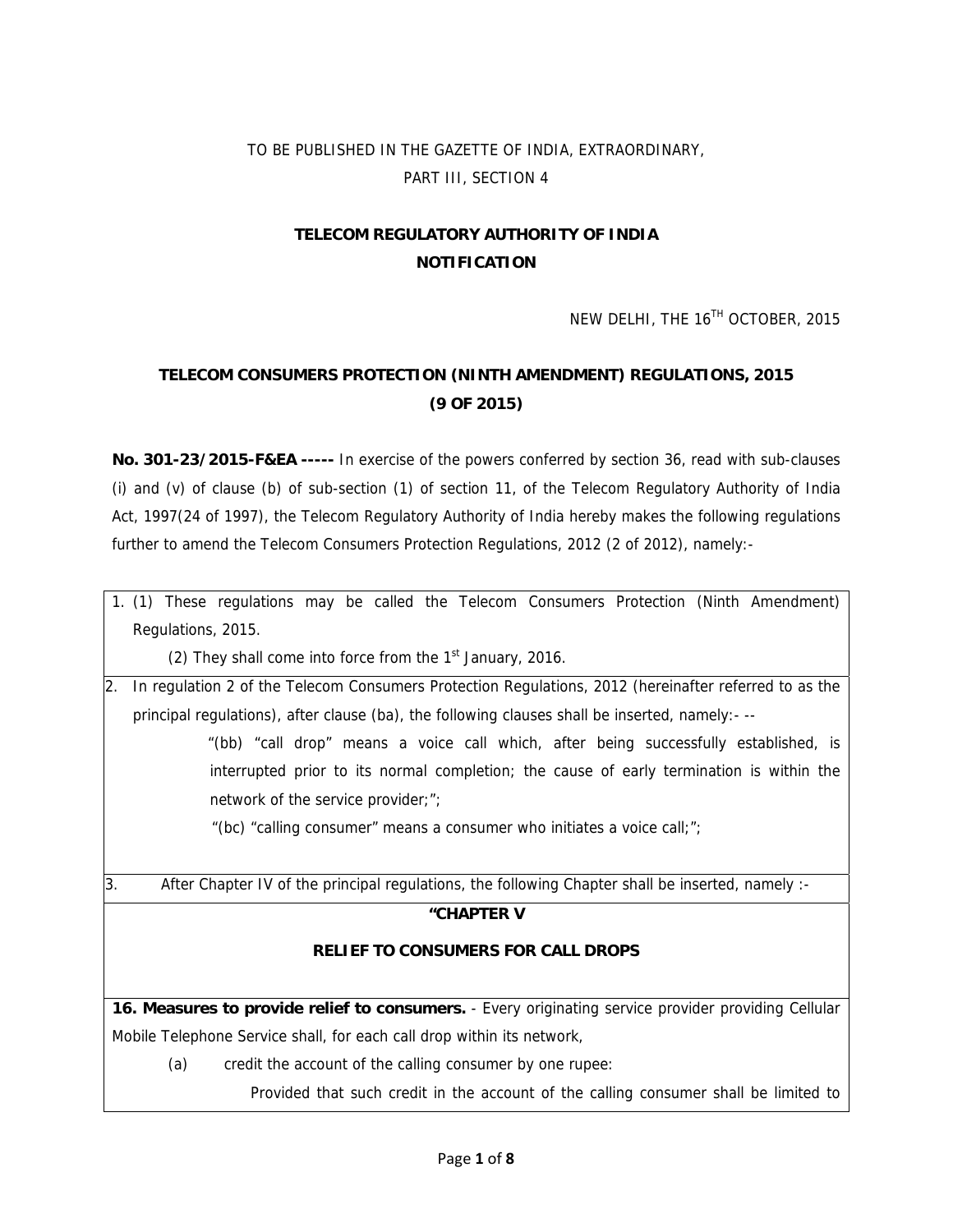|     | three dropped calls in a day $(00:00:00$ hours to $23:59:59$ hours);                 |
|-----|--------------------------------------------------------------------------------------|
| (b) | provide the calling consumer, through SMS/USSD message, within four hours of the     |
|     | occurrence of call drop, the details of amount credited in his account; and          |
| (c) | in case of post-paid consumers, provide the details of the credit in the next bill." |

### **(Sudhir Gupta) Secretary**

Note.1. - The principal regulations were published in the Gazette of India, Extraordinary, Part III, Section 4 dated the 6<sup>th</sup> January, 2012 vide notification number No. 308-5/2011- QOS dated the 6<sup>th</sup> January, 2012.

Note.2. – The principal regulations were amended vide Notification No.308-5/2011-QOS and published in the Gazette of India, Extraordinary, Part III, Section 4 dated the 11<sup>th</sup> January, 2012.

Note.3. – The principal regulations were further amended vide Notification No.308-5/2011-QOS and published in the Gazette of India, Extraordinary, Part III, Section 4 dated the 21<sup>st</sup> February, 2012.

Note.4. - The principal regulations were further amended vide Notification No.308-5/2011-QOS and published in the Gazette of India, Extraordinary, Part III, Section 4 dated the  $7<sup>th</sup>$  March, 2012.

Note. 5. -The principal regulations were further amended vide Notification No.308-5/2011-QOS and published in the Gazette of India, Extraordinary, Part III, Section 4 dated the 22<sup>nd</sup> October, 2012.

Note.6. – The principal regulations were further amended vide Notification No.308-5/2011-QOS and published in the Gazette of India, Extraordinary, Part III, Section 4 dated the  $27<sup>nd</sup>$  November, 2012.

Note.7. – The principal regulations were further amended vide Notification No.308-5/2011-QOS and published in the Gazette of India, Extraordinary, Part III, Section 4 dated the 21<sup>st</sup> February, 2013.

Note.8. – The principal regulations were further amended vide Notification No.308-3/2012-QOS and published in the Gazette of India, Extraordinary, Part III, Section 4 dated the 3<sup>rd</sup> December, 2013.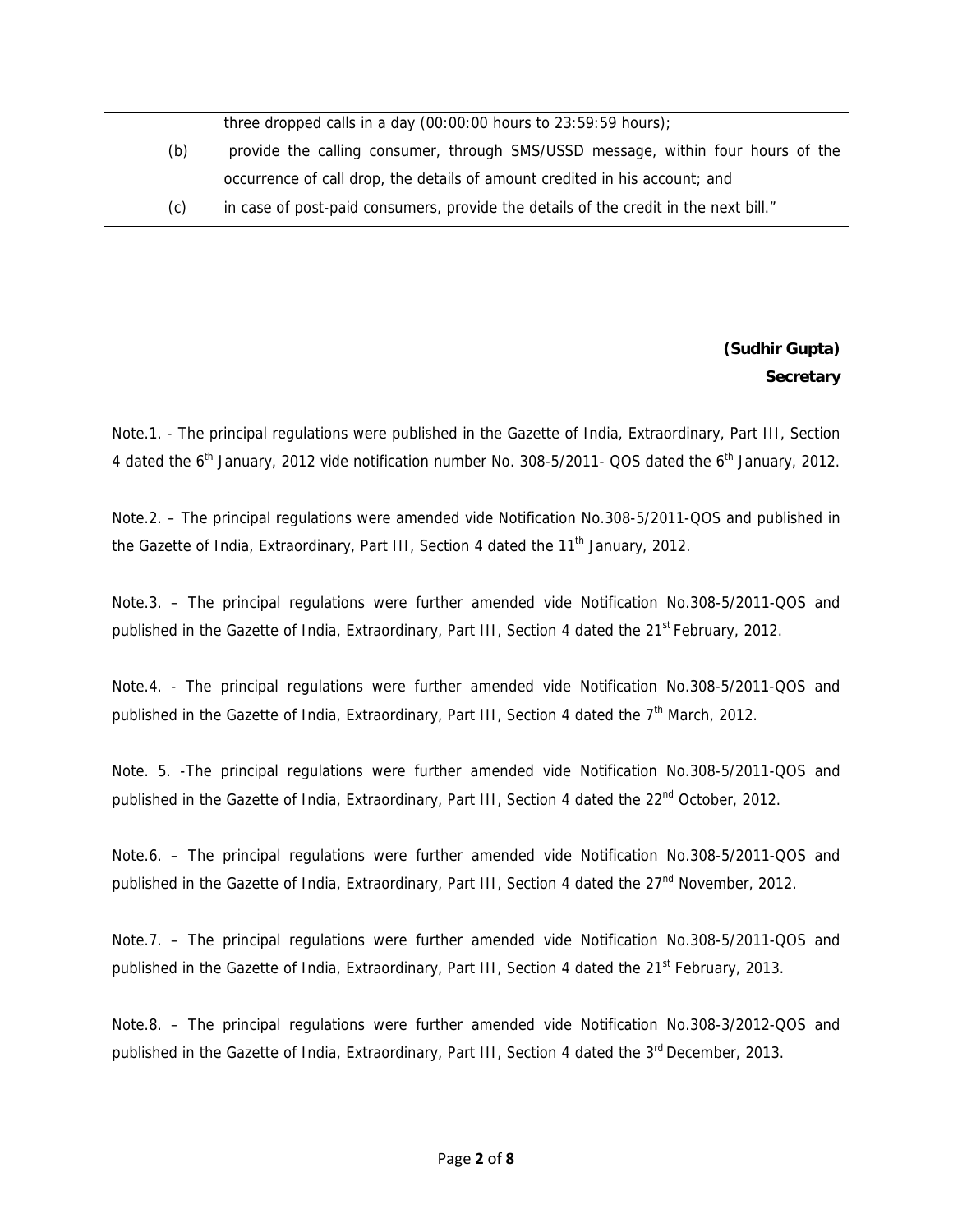Note.9. – The principal regulations were further amended vide Notification No.308-1/2015-QOS and published in the Gazette of India, Extraordinary, Part III, Section 4 dated the 7<sup>th</sup> August, 2015.

Note.10 - The Explanatory Memorandum explains the objects and reasons of the Telecom Consumers Protection (Ninth Amendment) Regulations, 2015 (9 of 2015).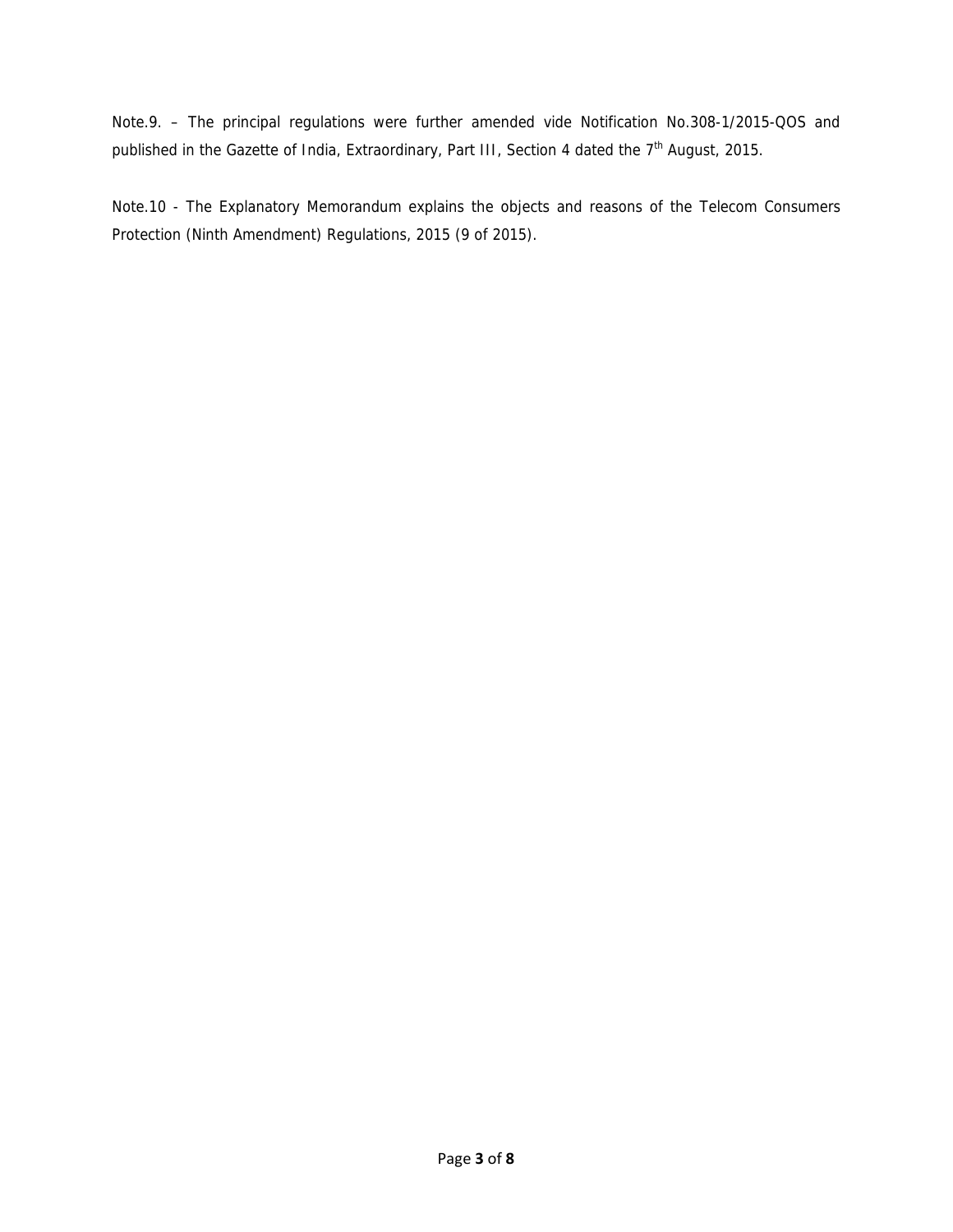#### **Explanatory Memorandum**

#### **A- Introduction and Background**

- 1. As per the clause 11 of the Telecom Regulatory Authority of India Act, 1997, the function of Telecom Regulatory Authority of India (hereinafter, referred to as the Authority) shall be, *inter*alia, to lay down the standards of quality of service to be provided by the service providers and to ensure the quality of service and conduct the periodical survey of such service provided by the service providers so as to protect the interests of the consumers of telecommunication service. In exercise of these powers, the Authority has laid down Quality of Service (QoS) benchmarks for Basic Telephone Service (Wireline) and Cellular Mobile Telephone Service through "The Standards of Quality of Service of Basic Telephone Service (Wireline) and Cellular Mobile Telephone Service Regulations, 2009" on the  $20<sup>th</sup>$  March, 2009. Subsequently, these Regulations have been amended from time to time. The Authority has also prescribed financial disincentive upon access service providers for failure to meet the QoS benchmarks. Presently, the benchmarks for both Call Drop (term commonly used for 2G networks) and Circuit Switched Voice Drop (CSV Drop) in 3G networks are <=2%. Both the Call Drop (in 2G network) and CSV Call Drop (in 3G network) have collectively been referred to as Call Drop in this Amendment Regulation.
- 2. All access service providers in the country furnish reports of their performances on the quality of service parameters on a monthly basis against the benchmark set for each parameter to the Authority. In the past, most of the Cellular Mobile Telephone Service Providers (CMTSPs) have reported to the Authority that they are meeting the benchmark on call drop  $\left\langle \langle -2\% \rangle \right\rangle$ . However, in the last one year, consumers, at various fora, have raised the issue of call drops, complaining that their experience of making voice calls has deteriorated.
- 3. With a view to explore ways to devise a framework to protect the interests of the consumers, the Authority issued a Consultation Paper (CP) on 'Compensation to the Consumers in the Event of Dropped Calls' on the 4<sup>th</sup> September, 2015. The stakeholders were to submit written comments on the issues raised in the CP by the  $21<sup>st</sup>$  September, 2015 and counter-comments by the  $28<sup>th</sup>$ September, 2015. In response, written comments were received from four industry associations, 11 CMTSPs, two consumer advocacy groups, two organizations and 518 individual consumers. A total of five counter-comments were also received. The comments and the counter-comments received from the stakeholders were placed on the TRAI's website-www.trai.gov.in. An Open House Discussion was held on the  $1<sup>st</sup>$  October, 2015 in New Delhi with the stakeholders. The key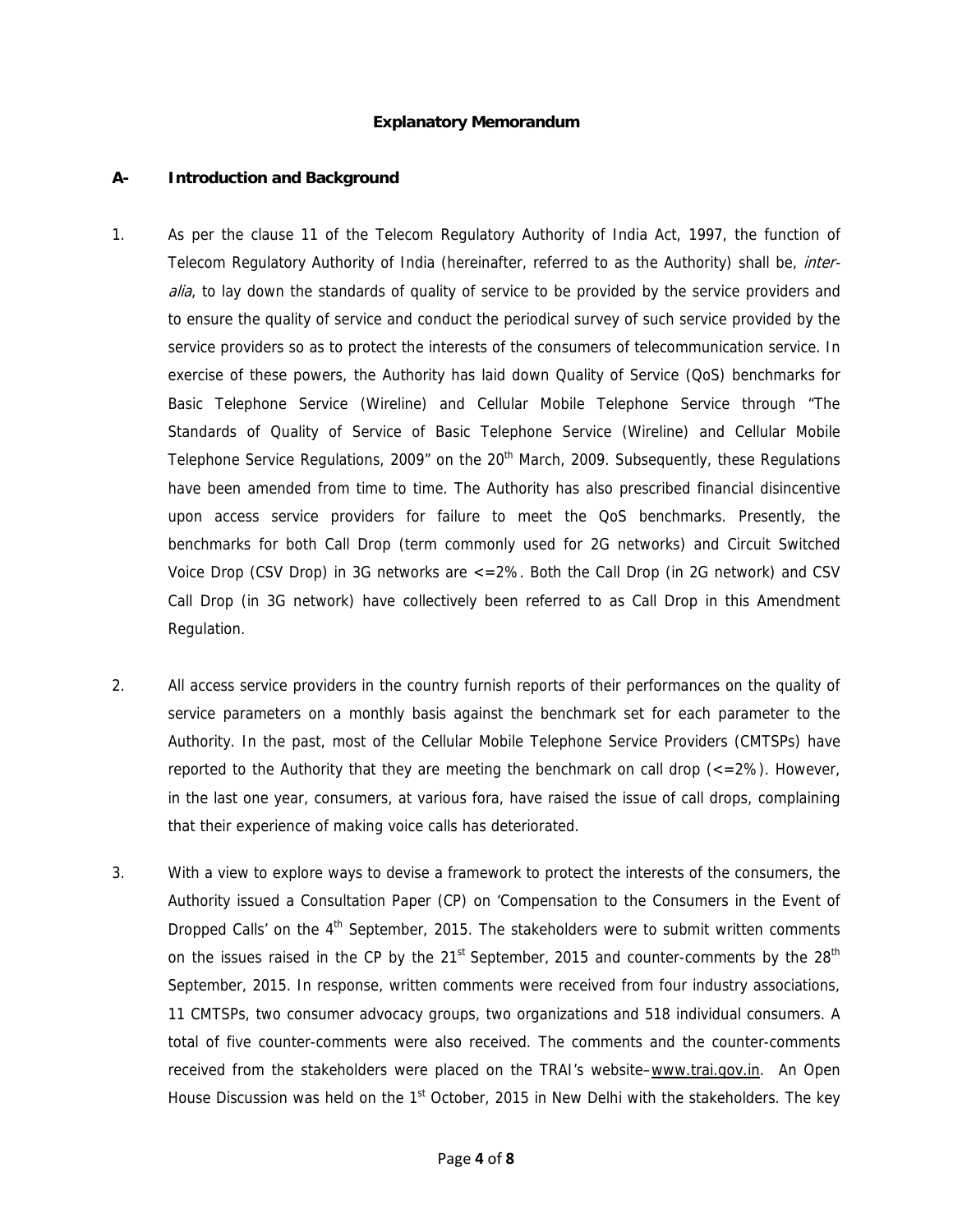issues raised in the CP and the views of the stakeholders thereupon are examined in the succeeding paragraphs.

### **B- Analysis of the key issues raised in the Consultation Paper**

- 4. Essentially, stakeholder's views were sought with an aim to devise measures to provide relief to consumers in the event of dropped calls with respect to the following:
	- (i) **Excess Charging**: The consumers may have to pay in excess of what they consume in the event of dropped calls.
	- (ii) **Inconvenience**: The consumers may face inconvenience when their conversations are interrupted due to call drops. They may require making several attempts to complete a conversation.
- 5. While the CMTSPs and their industry associations have cast aside the option of not charging the consumers for the last pulse of a dropped call, all the consumer advocacy groups, and majority of individual consumers have strongly supported it.
- 6. The CMTSPs have argued that any tariff intervention cannot resolve the issue of call drops. They have asserted that the main issues plaguing the telecom sector with respect to the problem of call drops are (i) the instances of sealing/closing down of existing sites for towers by municipal authorities, (ii) problems in acquiring new sites for towers owing to consumer concerns related to adverse effects of electro-magnetic radiations, and (iii) spectrum related issues. Also, the CMTSPs have stressed that they need a concerted and continuous support from the Licensor, Regulator and both Central and the State Governments for resolution of these issues.
- 7. In addition, the CMTSPs have contended that a large proportion of call drops are beyond their control; a call may get dropped due to problem in any of the three systems viz. originating network, terminating network or the consumer's mobile handset. They have argued that a large proportion of call drops occur for reasons which are beyond the control of originating CMTSP.
- 8. It has further been argued by the CMTSPs that while signing the Customer Acquisition Form, the consumer is made aware that the network availability is not guaranteed and is made available on an as-is-as available basis. The CMTSPs have further contended that a consumer pays for the services delivered to him/her as per his/her tariff plan and, therefore, mandating the CMTSPs not to charge the last pulse of a call which gets dropped would be against the work-done-principle.
- 9. The CMTSPs have asserted that, as far as the causes of call drops within their control are concerned, they have been taking all possible measures to minimize them proactively and that, in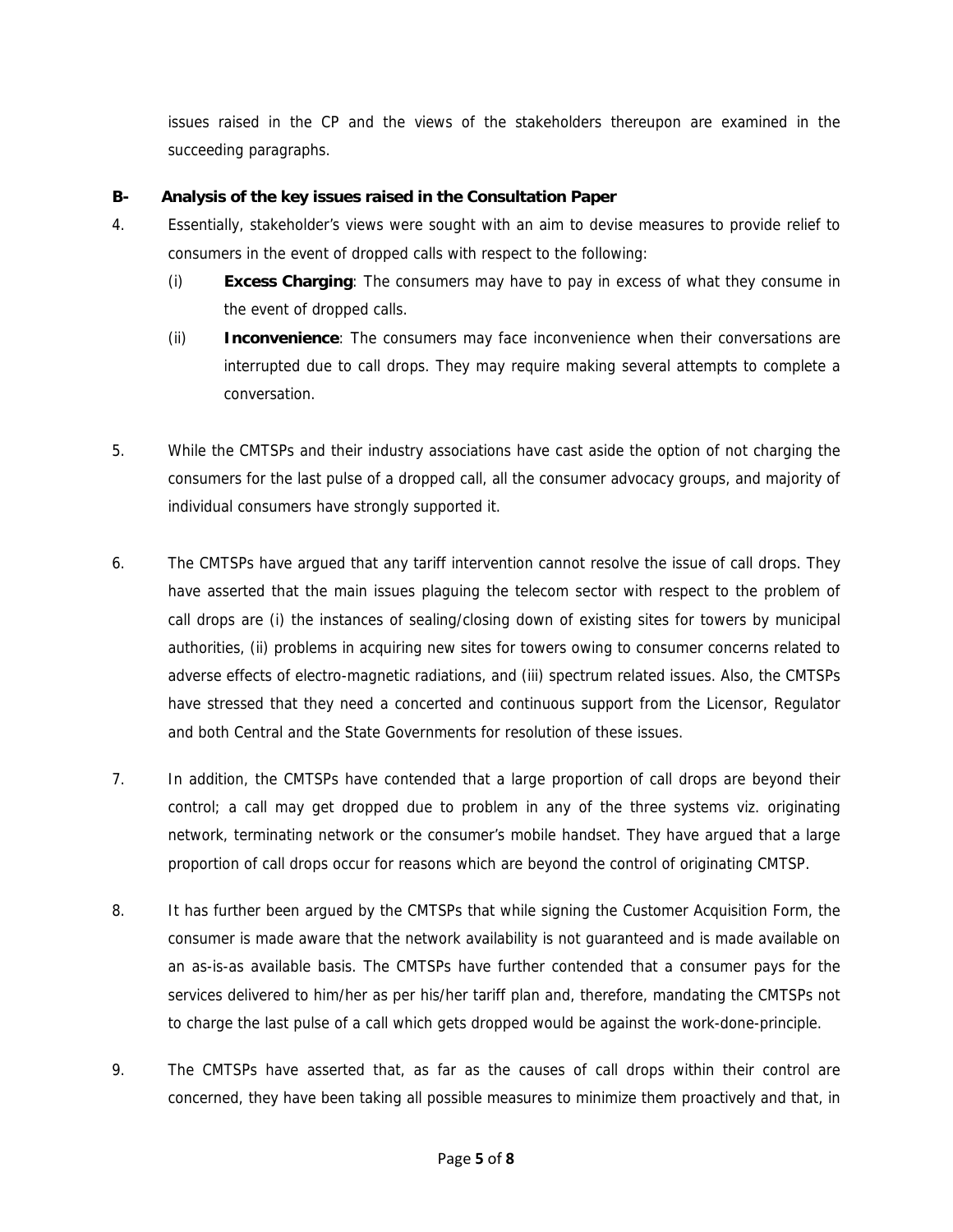the wake of growing consumer concerns about call drops in recent times, they have intensified such efforts in the past two months. They have also stated that the Central Government's recent initiatives of requesting the State Governments (i) to allow installation of telecom towers on the Government's land and buildings, (ii) to establish single window clearance system for Right of Way (ROW) and (iii) to rationalize ROW charges have started yielding results; however, a time frame of three to six months would be required for these initiatives to yield results and to assess their impact.

- 10. The CMTSPs have also stressed that there are a number of implementation difficulties/ technical constraints in not charging for the last pulse of the dropped call.
- 11. On the other hand, the consumers have asserted that a consumer derives value from a call only when the sum and substance of the intended conversation stands completed. A large number of consumers have argued that call drops cause inconvenience to them. Some consumers have also contended that the present level of disincentive levied upon the CMTSPs for failing to meet the benchmark for call drop rate should be revised upwards and also the benchmark for call drop rate should be reviewed. They have suggested that the performance of the various CMTSPs must be displayed transparently by the Authority subsequent to QoS tests and have further suggested that CMTSPs must make public disclosures of their capacities, coverage and steps taken to improve quality. They have further pointed out that the CMTSPs must upgrade their networks and be spurred to invest in capacity addition to cater to the ever increasing demands of voice and data.
- 12. After a careful analysis of the submissions of the CMTSPs stressing the implementation difficulties/ technical constraints in not charging for the last pulse of the dropped call, the Authority has decided not to mandate the non-charging of the last-pulse of the dropped call.
- 13. On the other hand, providing compensation to the calling consumers for the dropped calls has been strongly supported by most of the consumer advocacy groups and individual consumers. However, it did not receive support from any of the CMTSPs and their industry associations.
- 14. The CMTSPs have contended that the compensation for call drops by way of crediting talk time/monetary value to consumers is neither justifiable nor practicable on account of a number of reasons that have already been enumerated in earlier Paragraphs.
- 15. On the other hand, most of the individual consumers and consumer advocacy groups have strongly supported the option of compensation to the consumers for call drops. They have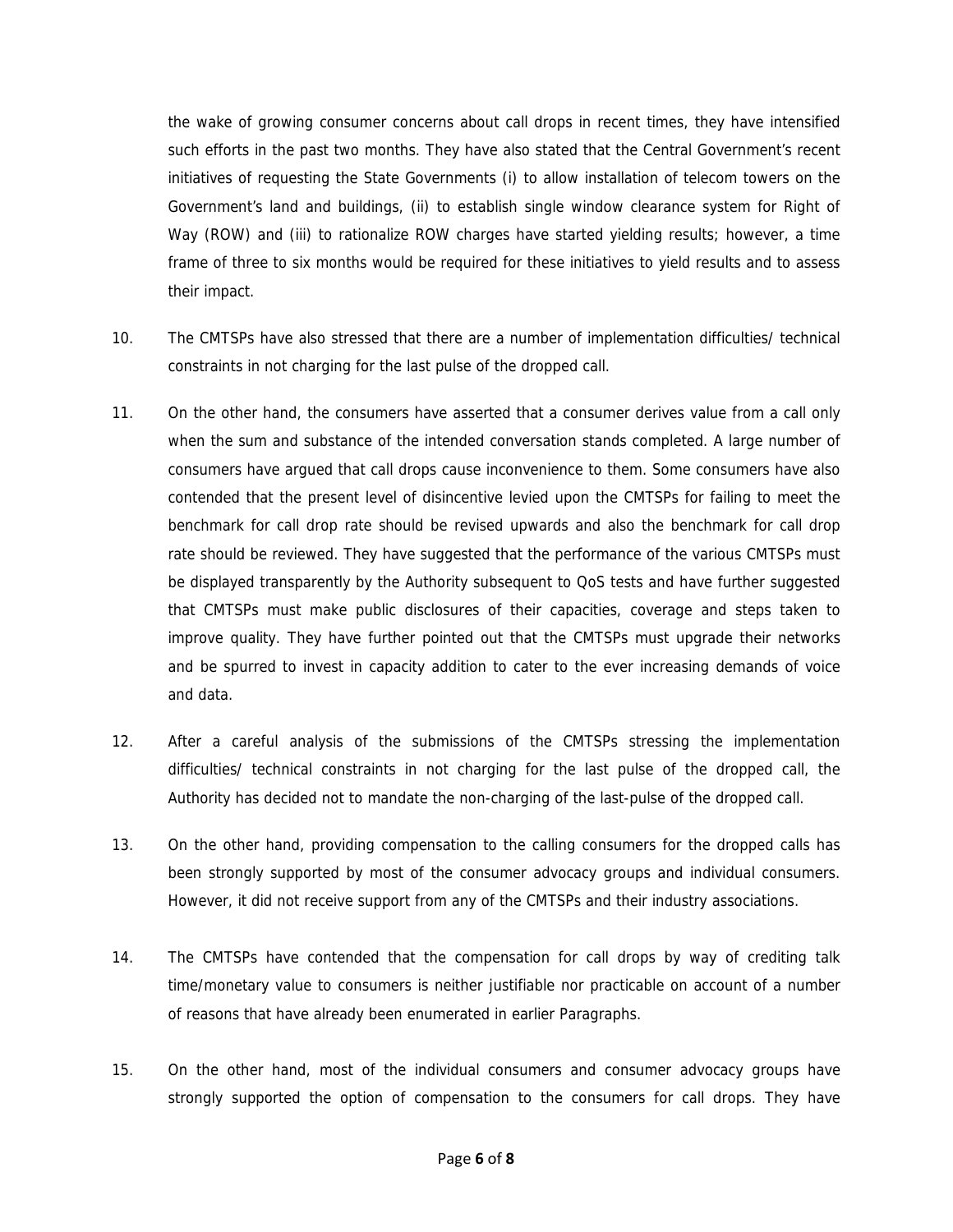argued that the compensation to the calling consumers would not only assuage the inconvenience to the consumers but would also serve as a financial disincentive to the CMTSPs.

- 16. Though some individual consumers and consumer advocacy groups have opined that compensation by way of credit of talk-time in minutes/seconds would be preferable, it being rate neutral, others have stated that compensation to consumers should be given in monetary terms as it is a transparent mechanism. The monetary limits that have been suggested range from Re. 1 to Rs. 5 for each dropped call. Some consumers have argued that there should be no cap/ceiling on the number of dropped calls for which compensation is to be given, while others have suggested compensation with a limit of 10 dropped calls per week.
- 17. Most of the consumers have also submitted that an acknowledgement of dropped calls should be sent to the consumer immediately after the occurrence of a call drop.
- 18. Based on the above, it is clear that while all CMTSPs and the industry associations have argued that question for compensation to the consumers on call drops does not arise as it is neither justifiable nor practicable, most of the consumers and consumer advocacy groups have insisted that they should be compensated by the CMTSPs for the inconvenience caused to them.
- 19. After a careful analysis, the Authority has come to the conclusion that call drops are instances of deficiency in service delivery on part of the CMTSPs which cause inconvenience to the consumers, and hence it would be appropriate to put in place a mechanism for compensating the consumers in the event of dropped calls. The Authority is of the opinion that compensatory mechanism should be kept simple for the ease of consumer understanding and its implementation by the CMTSPs. While one may argue that amount of compensation should be commensurate to the loss/ suffering caused due to an event but in case of a dropped call it is difficult to quantify the loss/suffering/inconvenience caused to the consumers as it may vary from one consumer to another and also in accordance to their situations. Accordingly, the Authority has decided to mandate originating CMTSPs to credit one Rupee for a dropped call to the calling consumers as notional compensation. Similarly, the Authority has decided that such credit in the account of the calling consumer shall be limited to three dropped calls in a day (00:00:00 hours to 23:59:59 hours).The Authority is of the view that such a mandate would compensate the consumers for the inconvenience caused due to interruption in service by way of call drops, to a certain extent.
- 20. The Authority is also aware that communication to the consumers is important and therefore, the Authority has decided to mandate that, each originating CMTSP, within four hours of the